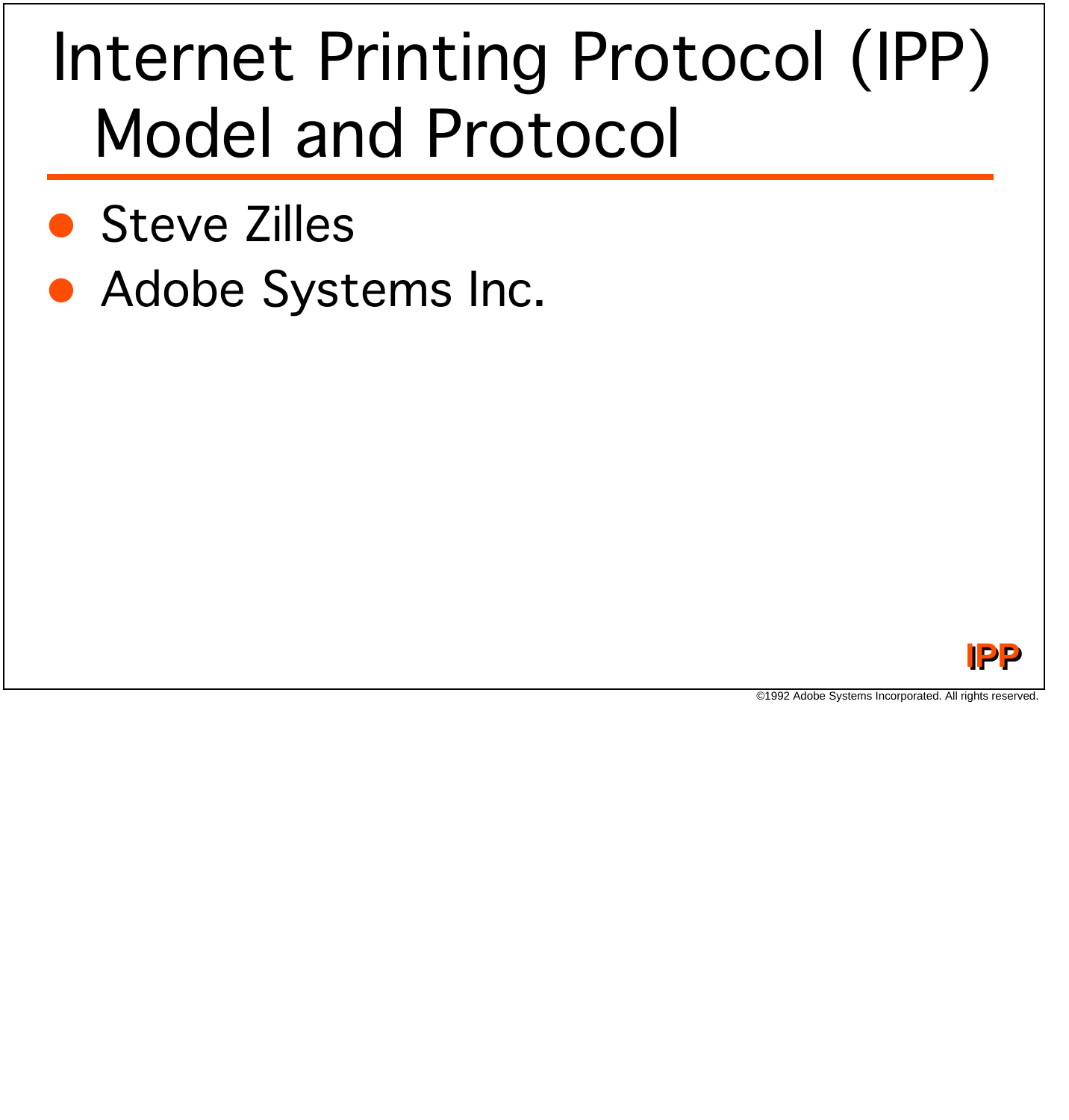### Printing From Applications



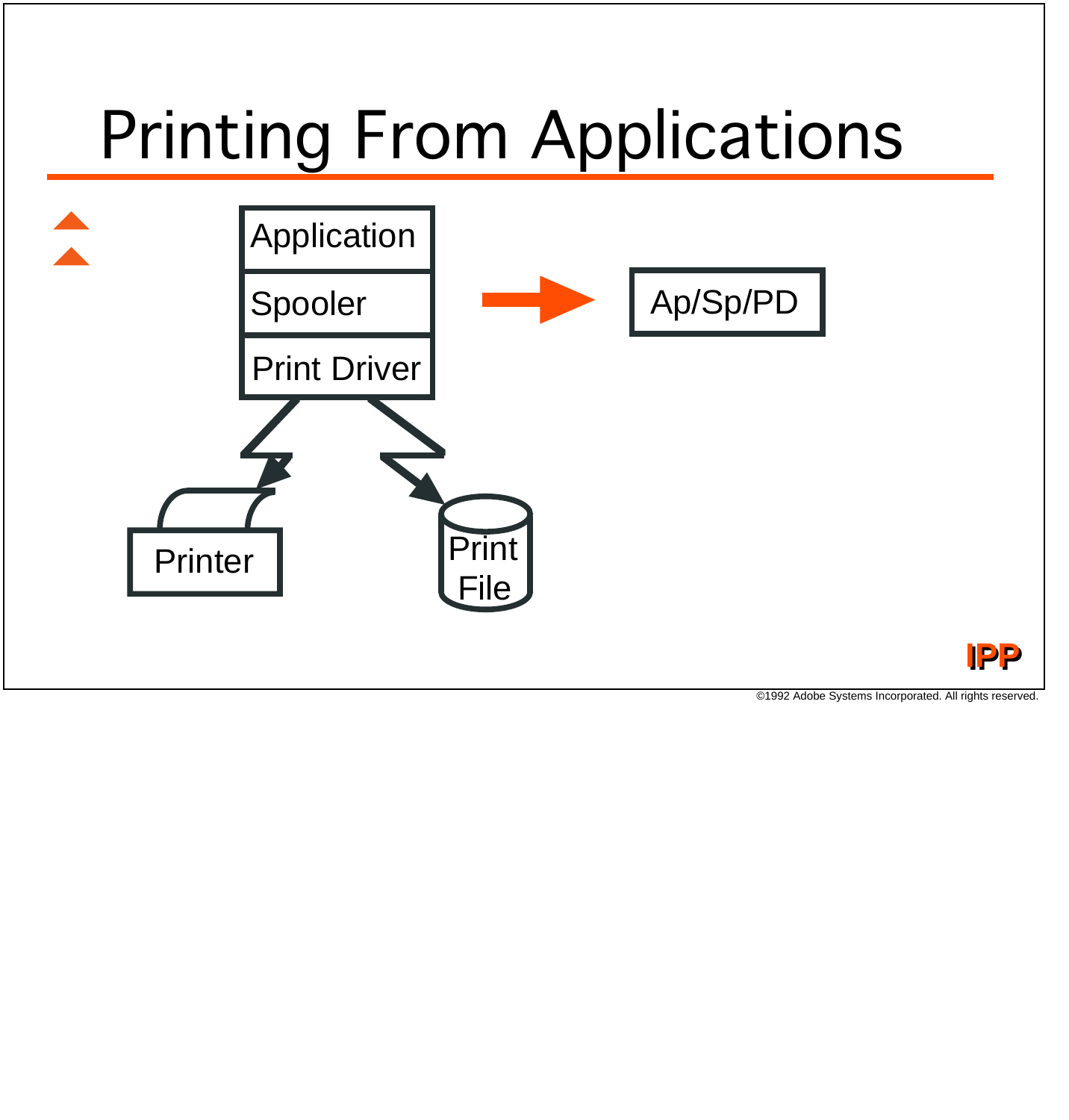

©1992 Adobe Systems Incorporated. All rights reserved.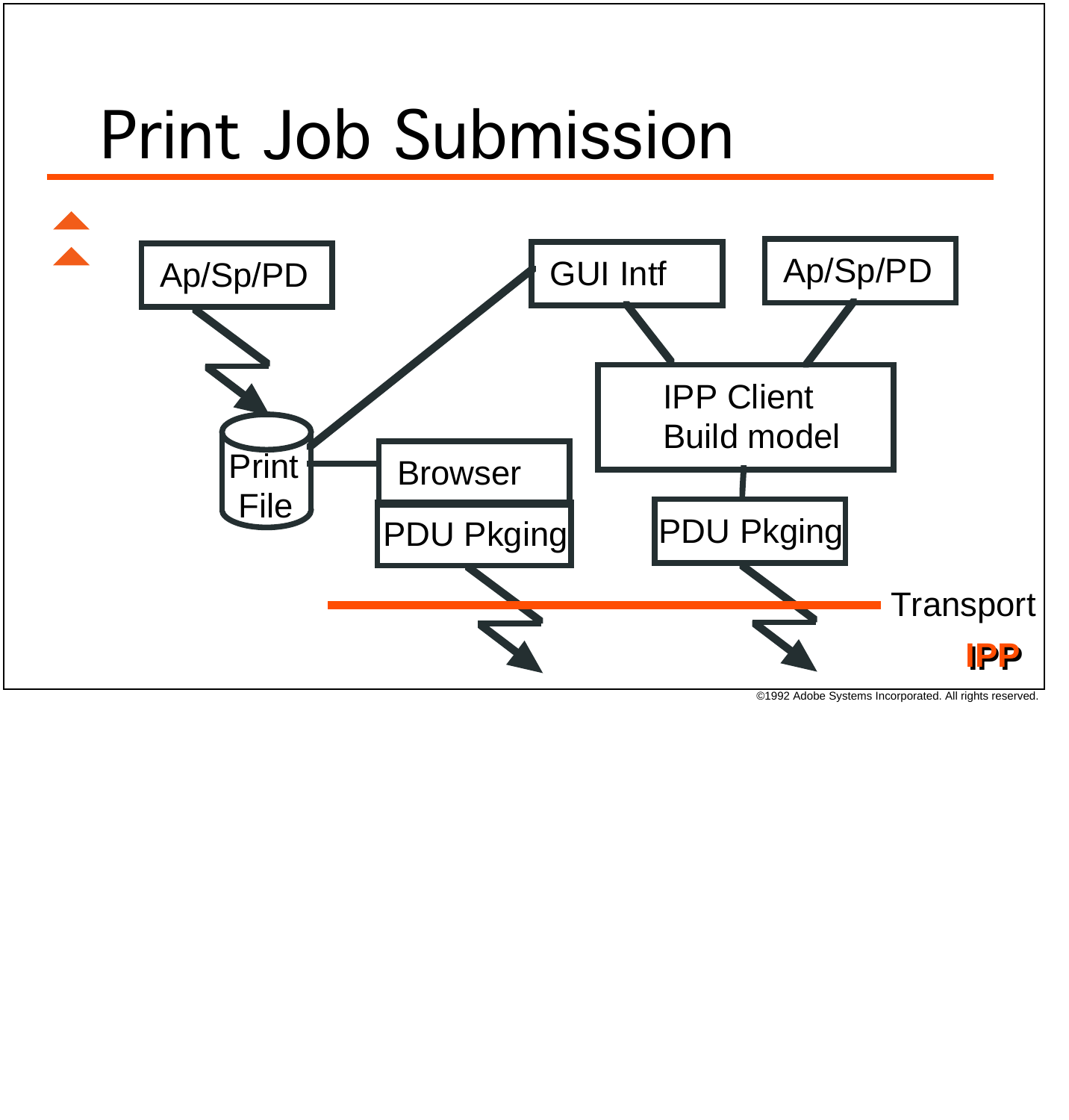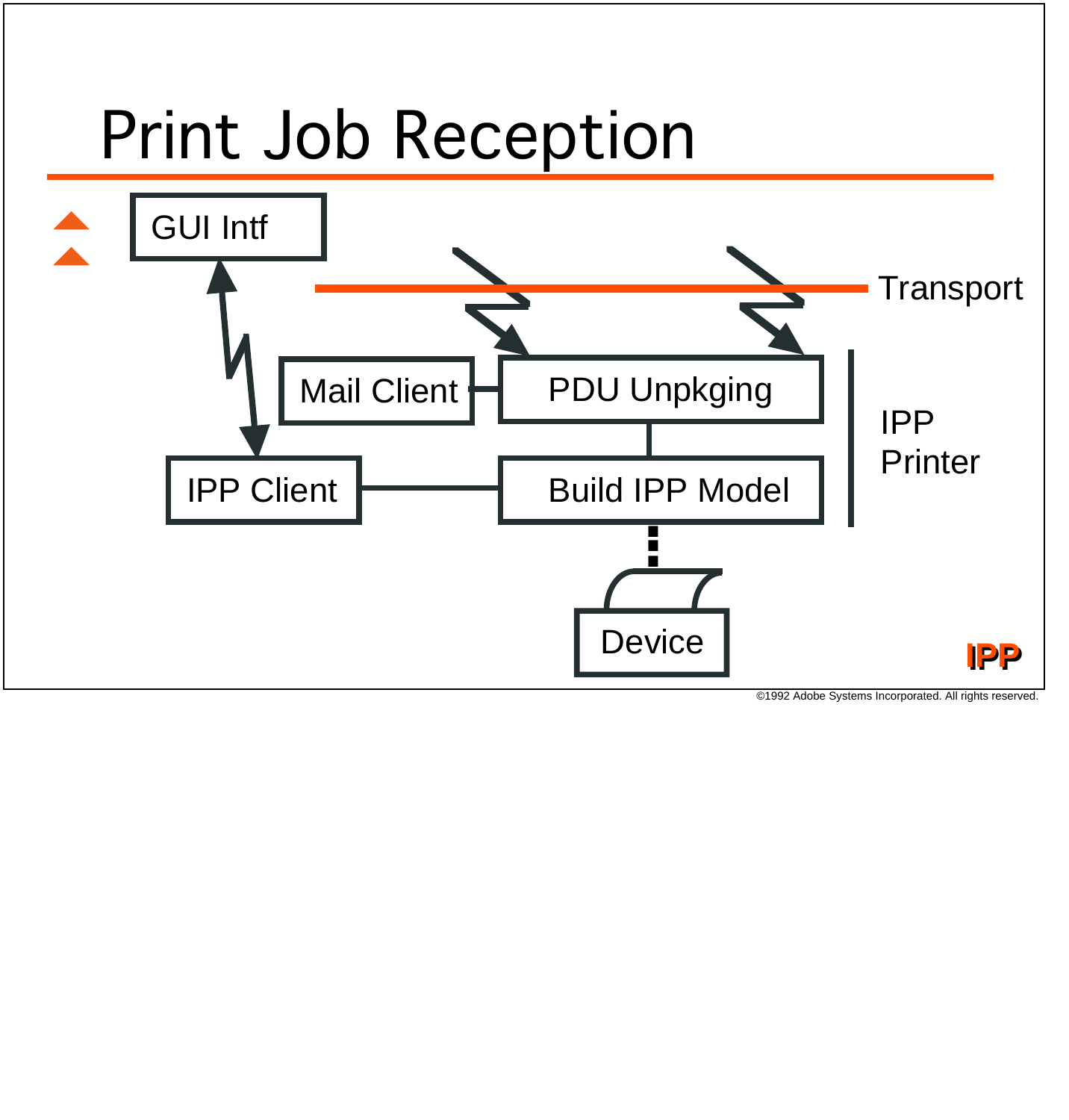# Objects and Operations

- Printer
	- Print
	- Get Attributes
	- Get Jobs
- Job
	- Get Attributes
	- Cancel Job

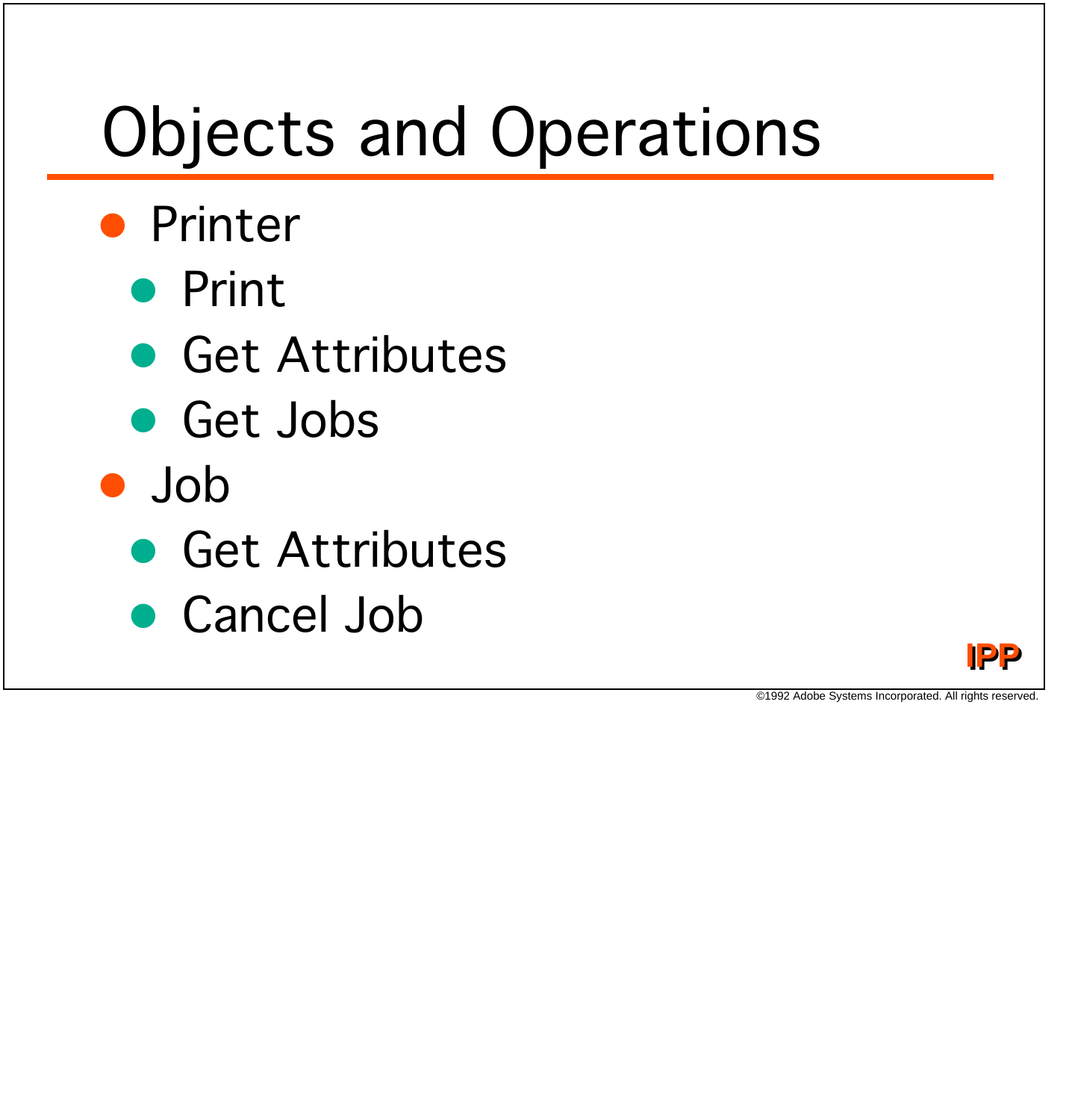### Protocol and Model **Relationships**

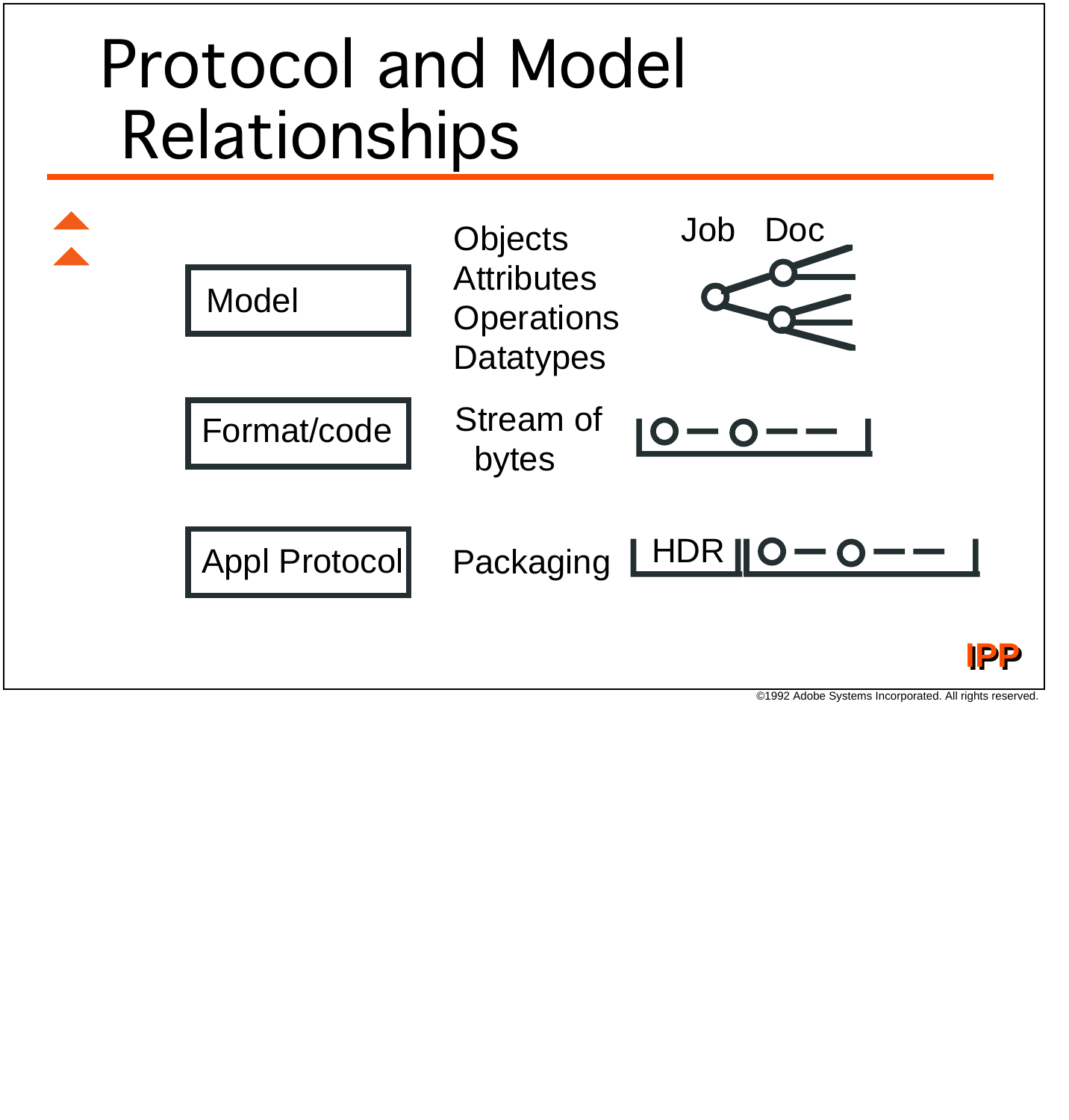### Request Protocol

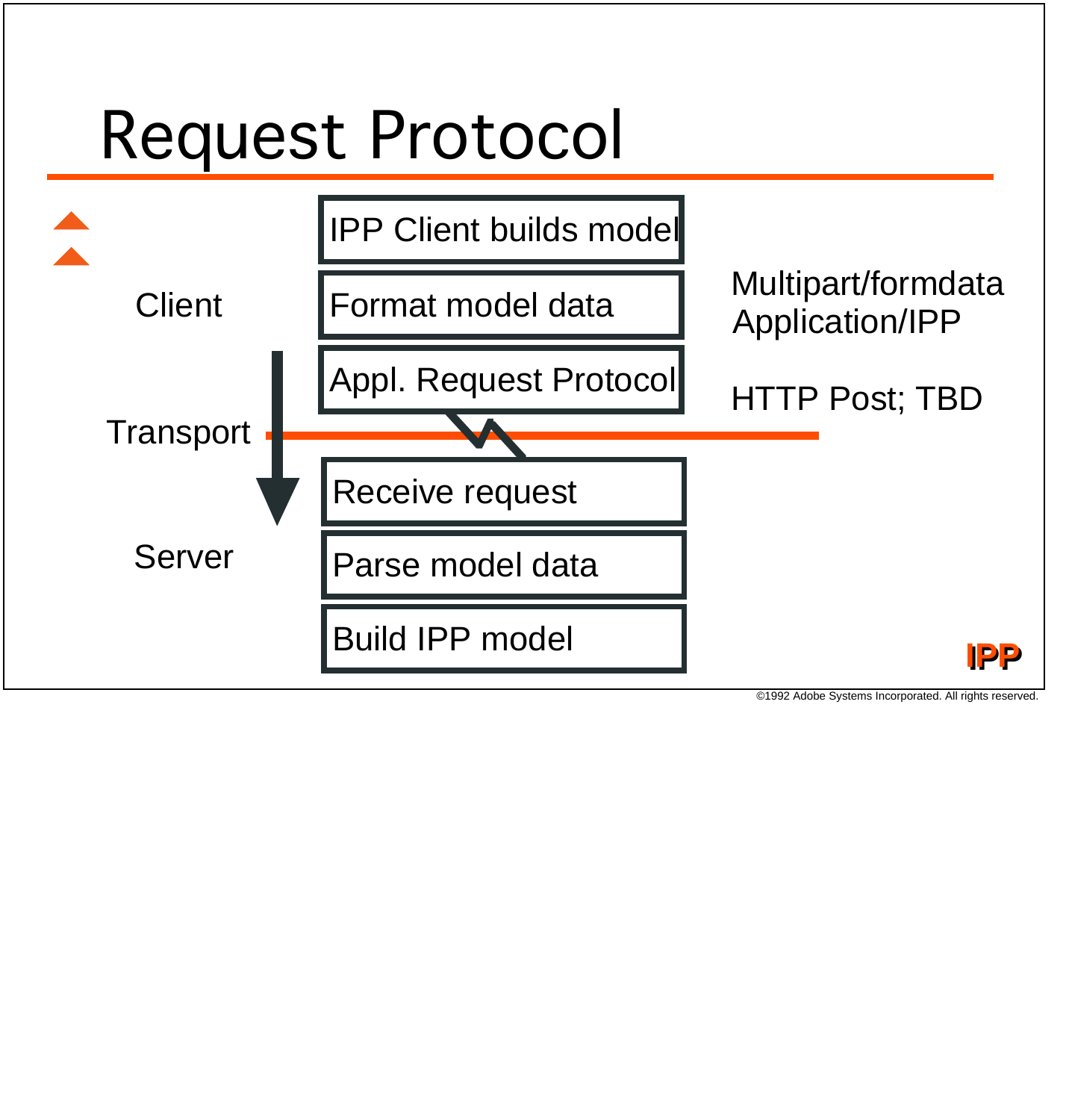# Why two "Protocols"

- Concern about message size
	- Multipart/formdata is verbose
	- Need Multipart "tree" for full IPP
- Concern about HTTP applicability

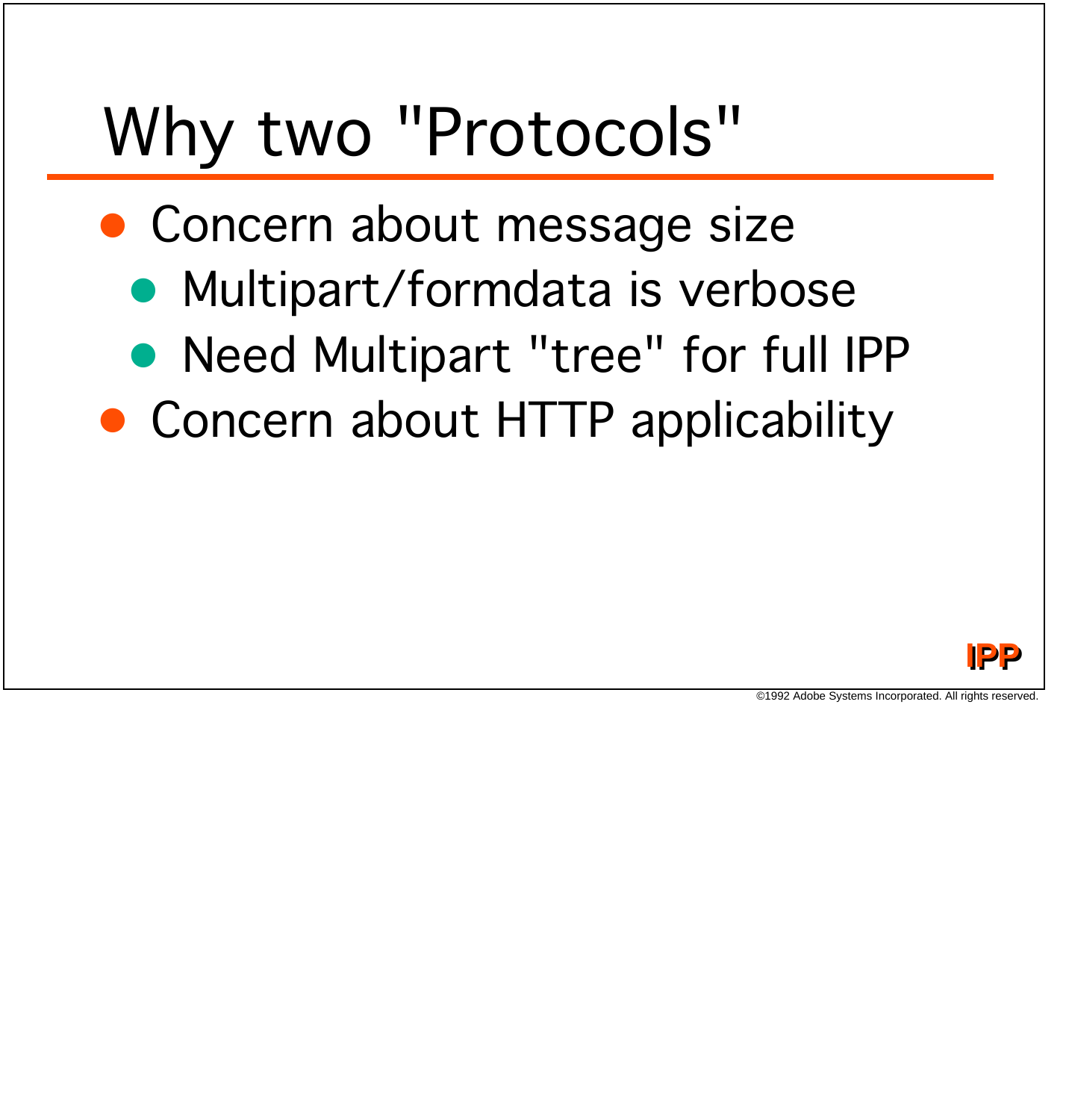#### Response Protocol

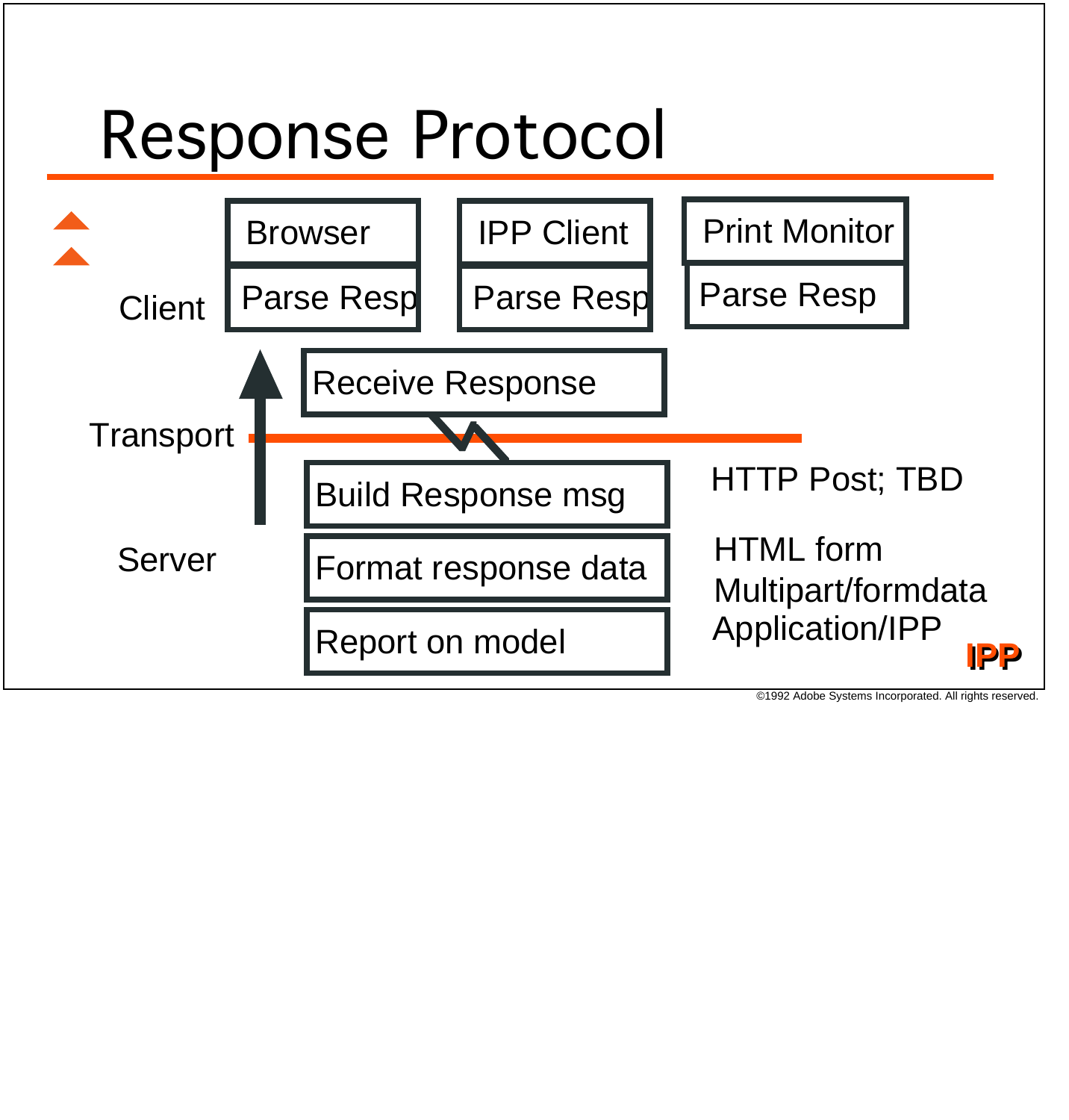## Protocol Properties

- Number of Messages to print:
	- Single Post prints Job
	- Create Job; Send data (chunky?)
- Normal response is 3 URLs
	- Send data URL
	- Query Job URL
	- Modify (Cancel) Job URL
	- Allows system scaling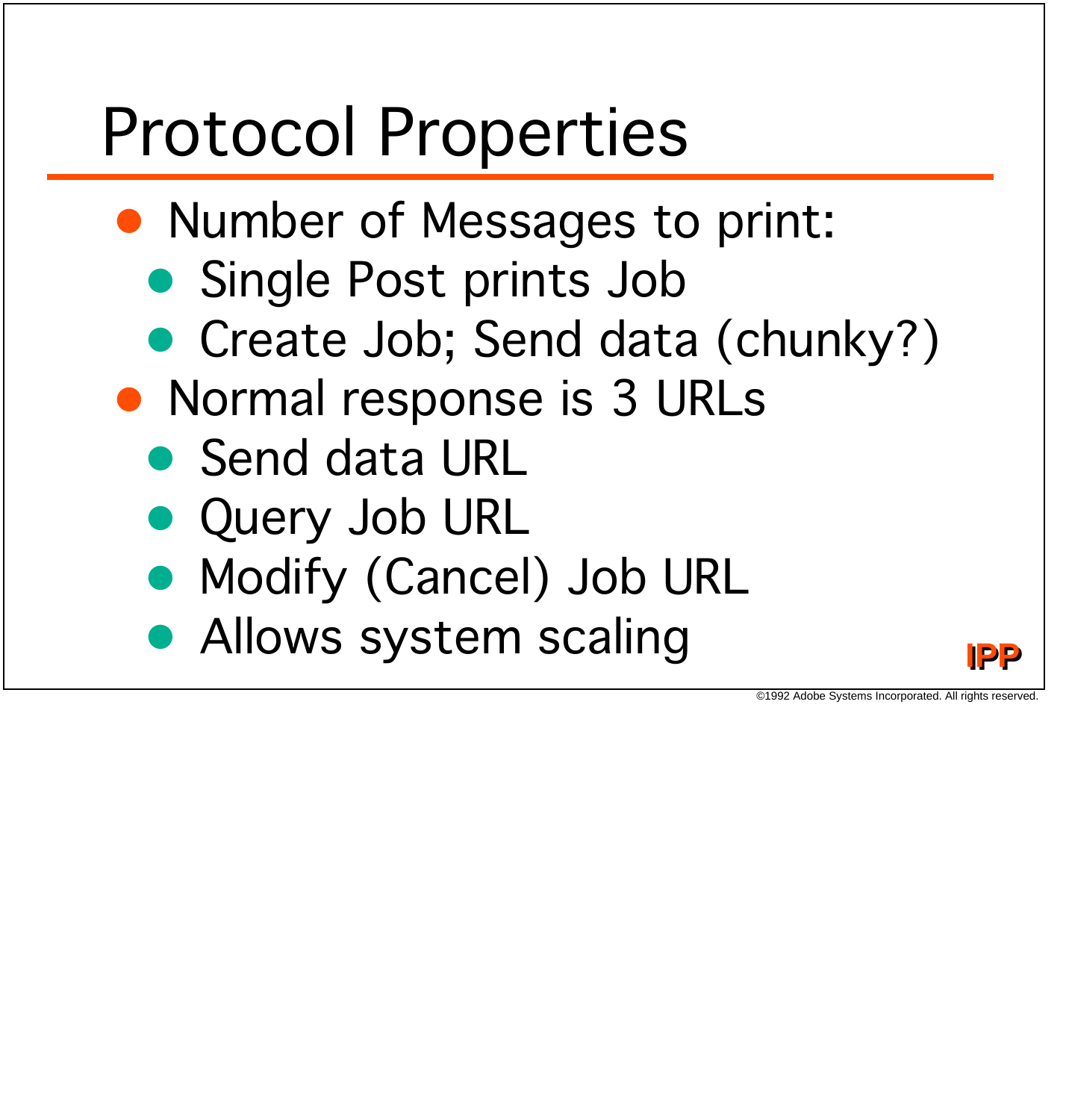### Protocol Issues

- Status inquiries during data transmission
- What must server implement
	- Full HTTP 1.1
	- IPP subset of HTTP 1.1
	- TBD Protocol

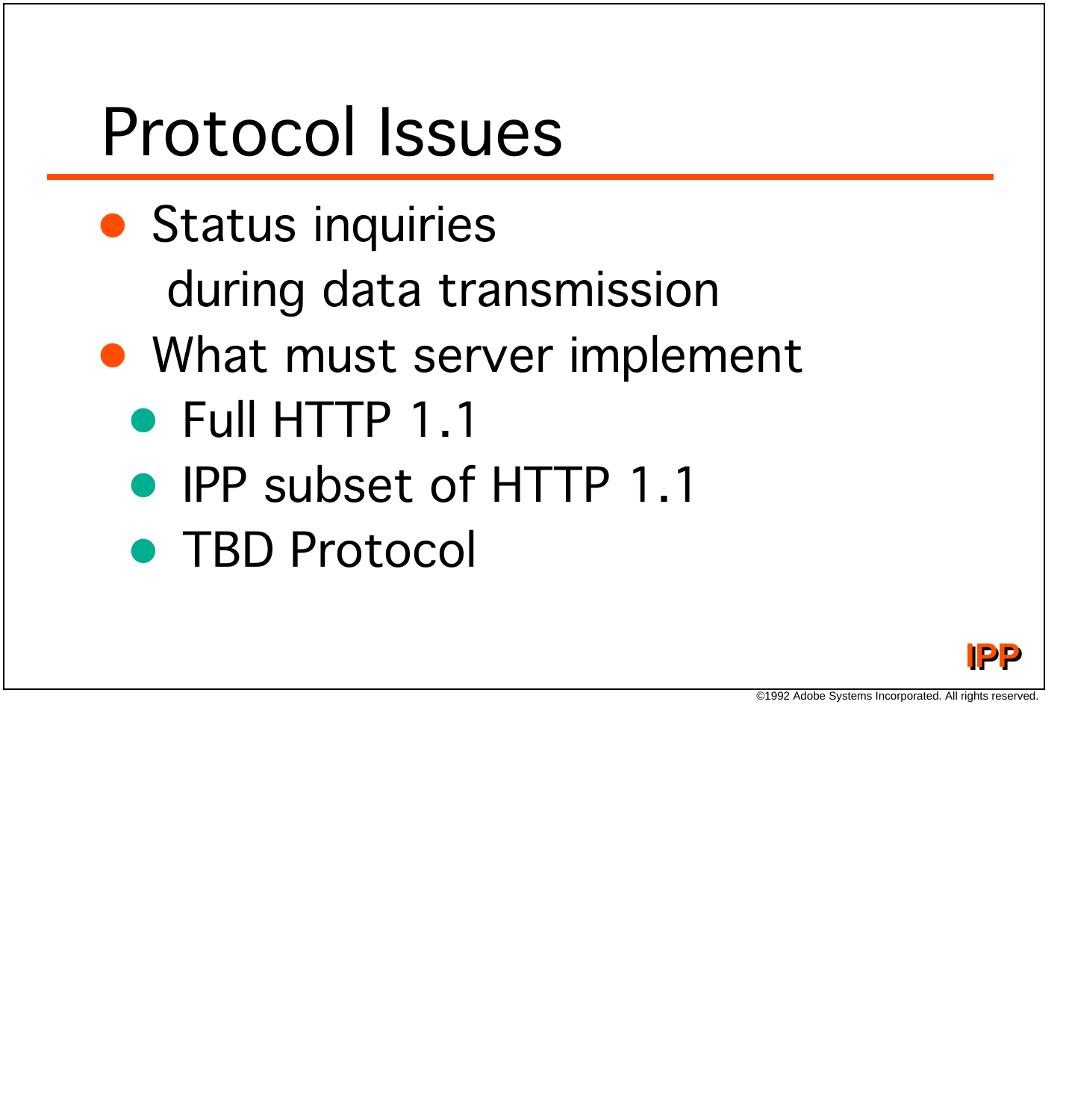# Protocol Issues (cont.)

- Does Request format determine Response format
- How are Operations coded
	- In the formated data
	- In the Protocol Header
	- In the URL that is the target